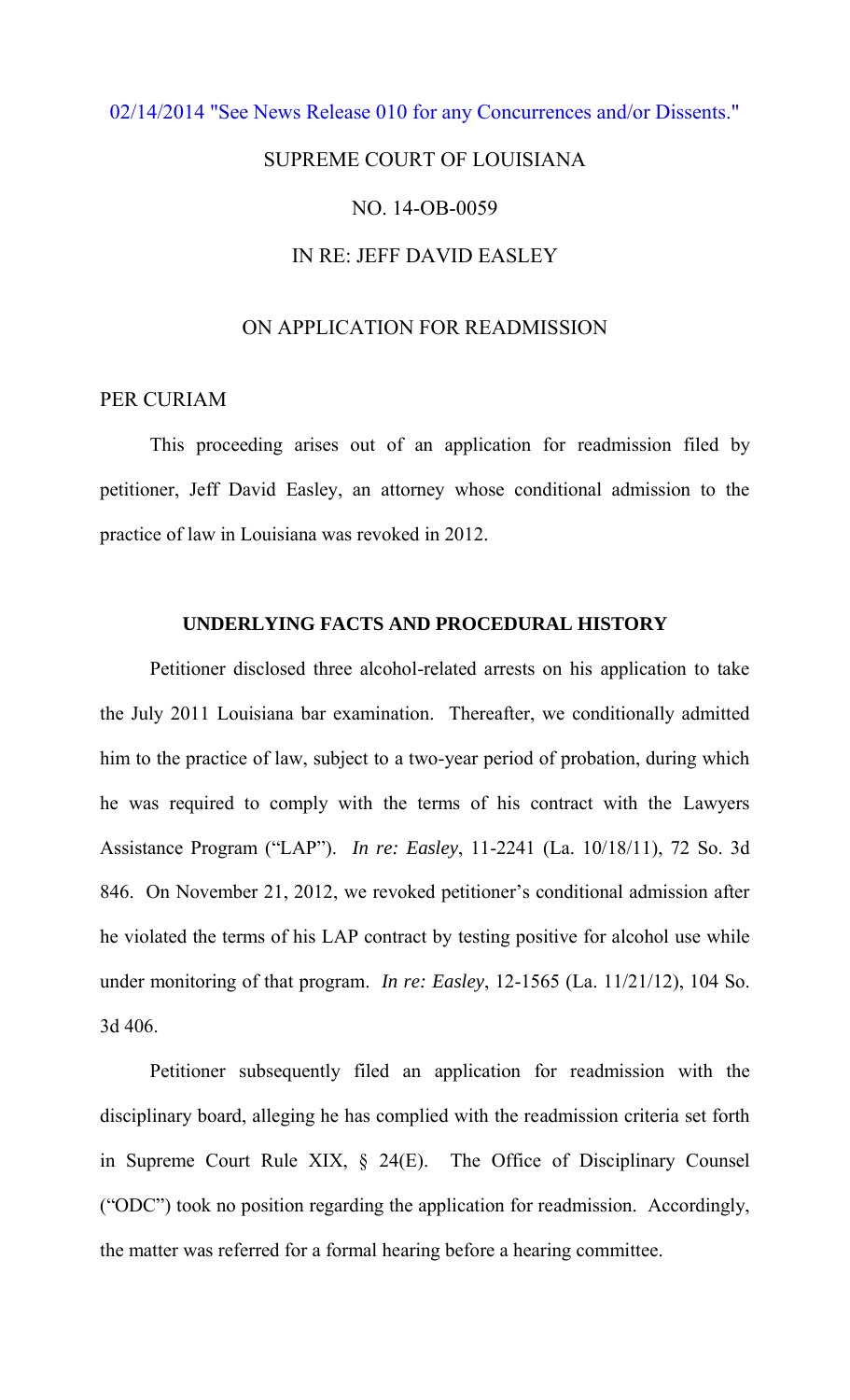Among other evidence presented to the hearing committee, petitioner and his witnesses testified concerning his successful completion of a long-term inpatient program for treatment of substance dependence. In addition, petitioner testified that after he was discharged from the treatment program, he entered into a new five-year LAP agreement with which he has been in compliance since it was executed on October 2, 2012.

Following the hearing, the hearing committee recommended that petitioner be readmitted to the practice of law, conditioned upon his continued compliance with his October 2, 2012 LAP agreement. Neither petitioner nor the ODC filed an objection to the hearing committee's recommendation.

 After considering the record in its entirety, we will adopt the committee's recommendation and readmit petitioner to the practice of law. As found by the committee, the record provides clear and convincing evidence of petitioner's compliance with the readmission criteria. In particular, the record supports the finding that petitioner has not practiced law or engaged in additional misconduct since his conditional admission was revoked. Most significantly, though, petitioner has shown that he has been sober for more than one year and is likely to remain that way so long as he adheres to the requirements of his LAP contract. Under these circumstances, we find petitioner has shown that he possesses the requisite competence, honesty, and integrity to be readmitted to the practice of law.

 Accordingly, we will readmit petitioner to the practice of law, subject to a period of probation to coincide with the remainder of his October 2, 2012 LAP agreement. In light of petitioner's past conduct, we take this opportunity to caution him that that in the future we will expect nothing less than scrupulous adherence to the requirements of his LAP agreement. The ODC shall monitor petitioner's compliance with his LAP agreement and notify this court of any violation, which

2